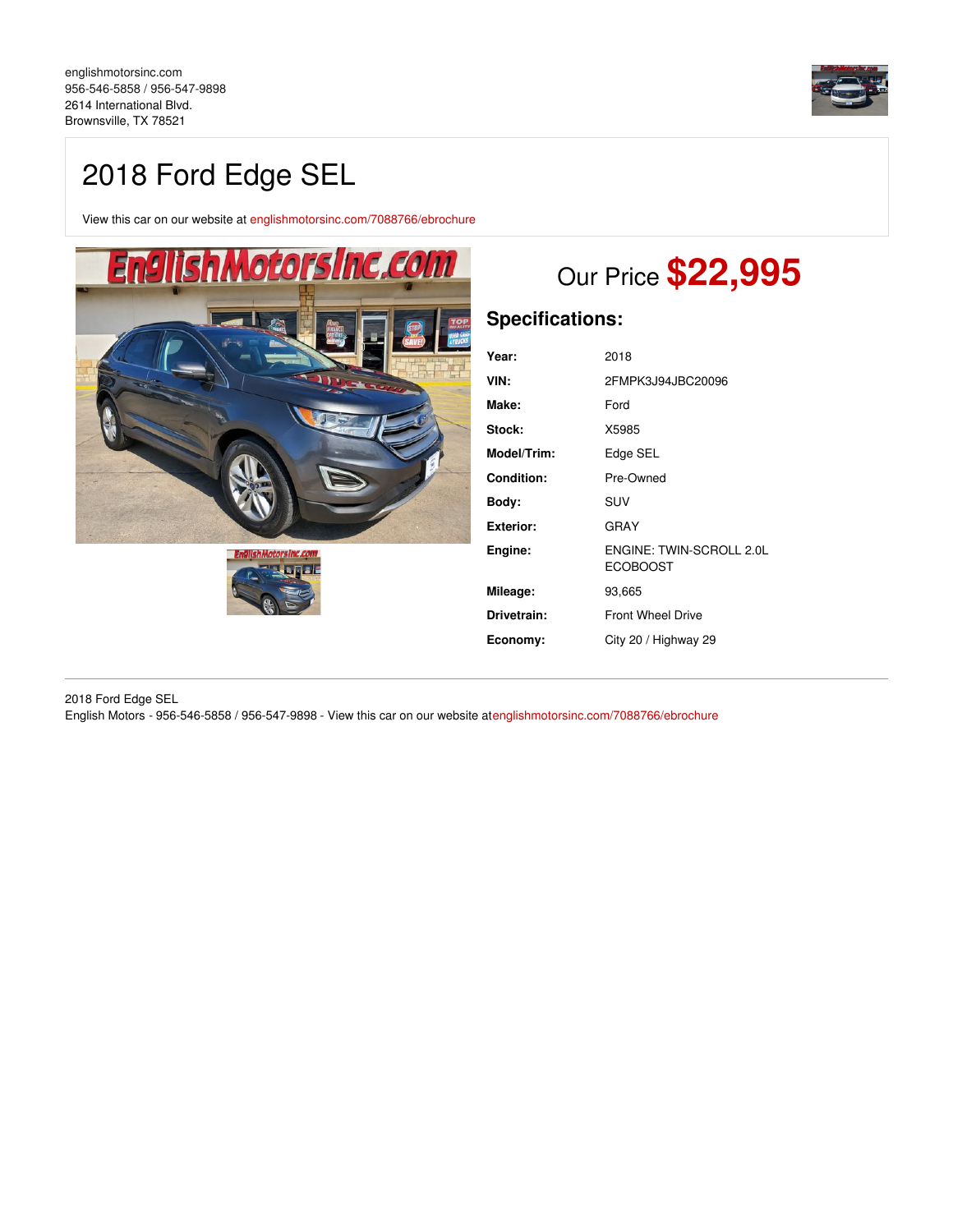

#### 2018 Ford Edge SEL

English Motors - 956-546-5858 / 956-547-9898 - View this car on our website a[tenglishmotorsinc.com/7088766/ebrochure](https://englishmotorsinc.com/vehicle/7088766/2018-ford-edge-sel-brownsville-tx-78521/7088766/ebrochure)

# **Installed Options**

## **Interior**

- 8-Way Driver Seat- 8-Way Passenger Seat
- 60-40 Folding Split-Bench Front Facing Manual Reclining Fold Forward Seatback Premium Cloth Rear Seat
- Manual Tilt/Telescoping Steering Column
- Gauges -inc: Speedometer, Odometer, Engine Coolant Temp, Tachometer, Trip Odometer and Trip Computer
- Power Rear Windows and Fixed 3rd Row Windows- Leather/Metal-Look Steering Wheel
- Front Cupholder- Rear Cupholder- Compass
- Proximity Key For Doors And Push Button Start
- Remote Keyless Entry w/Integrated Key Transmitter, Illuminated Entry, Illuminated Ignition Switch and Panic Button
- Keypad- Cruise Control w/Steering Wheel Controls
- HVAC -inc: Underseat Ducts and Console Ducts
- Dual Zone Front Automatic Air Conditioning- Illuminated Locking Glove Box
- Driver Foot Rest
- Interior Trim -inc: Metal-Look Instrument Panel Insert, Metal-Look Door Panel Insert, Metal-Look/Piano Black Console Insert and Chrome/Metal-Look Interior Accents
- Full Cloth Headliner- Vinyl Door Trim Insert- Leather/Metal-Look Gear Shifter Material - Unique Cloth Bucket Seats -inc: 10-way power driver's seat
- (fore/aft/up/down/recline/tilt/lumbar) and 6-way power passenger seat (fore/aft/up/down/tilt/manual recline)
- Driver And Passenger Visor Vanity Mirrors w/Driver And Passenger Illumination
- Day-Night Auto-Dimming Rearview Mirror
- Full Floor Console w/Covered Storage, Mini Overhead Console w/Storage and 4 12V DC Power Outlets
- Front And Rear Map Lights- Fade-To-Off Interior Lighting
- Full Carpet Floor Covering -inc: Carpet Front And Rear Floor Mats Carpet Floor Trim
- Cargo Area Concealed Storage- Cargo Net- Cargo Space Lights
- FOB Controls -inc: Windows
- Instrument Panel Bin, Covered Dashboard Storage, Driver / Passenger And Rear Door Bins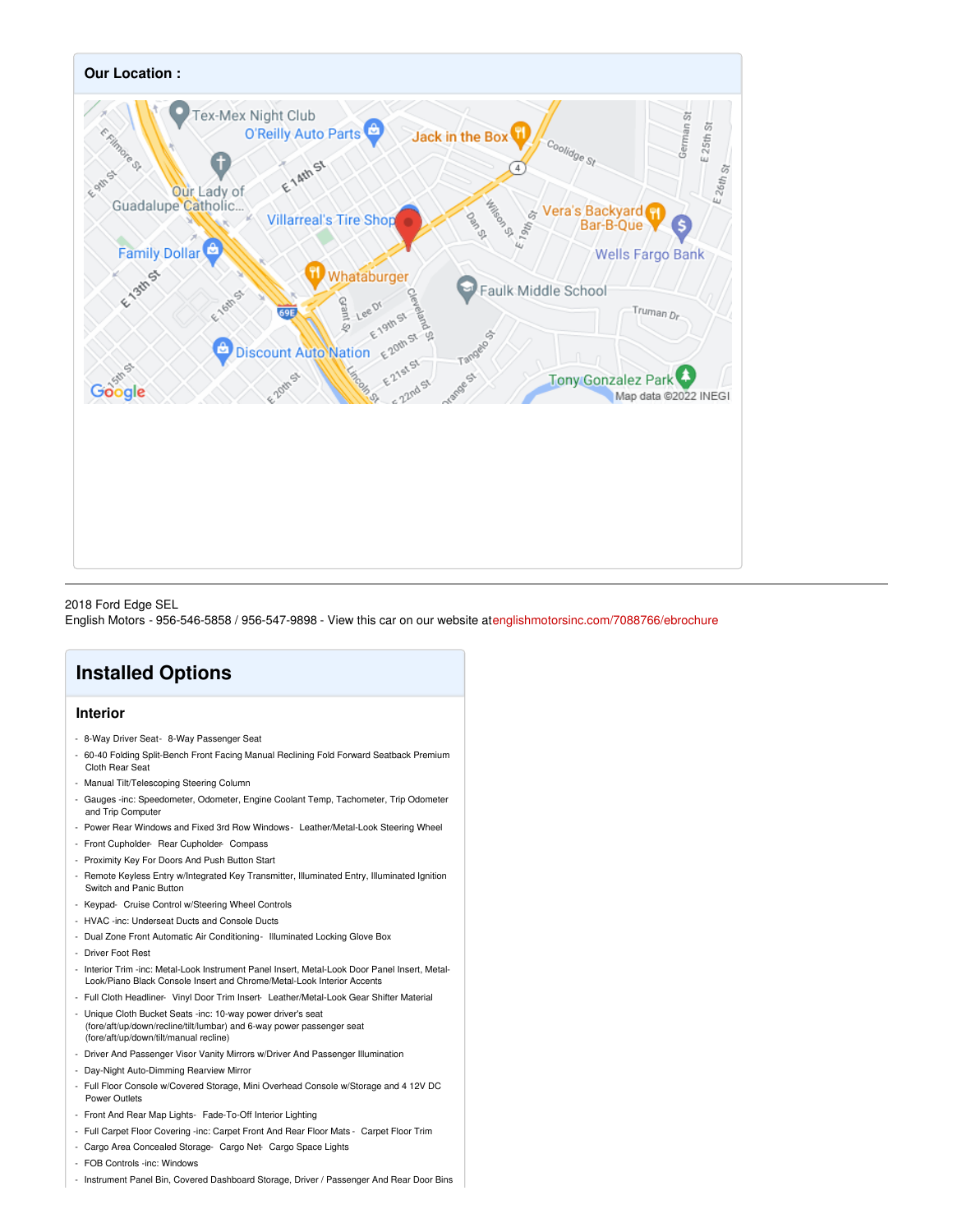- Power 1st Row Windows w/Driver And Passenger 1-Touch Up/Down
- Delayed Accessory Power- Power Door Locks w/Autolock Feature- Systems Monitor
- Trip Computer- Outside Temp Gauge- Analog Appearance- Seats w/Cloth Back Material
- Manual w/Tilt Front Head Restraints and Manual Adjustable Rear Head Restraints
- Front Center Armrest w/Storage and Rear Center Armrest- 2 Seatback Storage Pockets
- Securilock Anti-Theft Ignition (pats) Engine Immobilizer- 4 12V DC Power Outlets
- Air Filtration

#### **Exterior**

- Wheels: 18" Sparkle Silver Painted Aluminum -inc: Split-spoke
- Tires: 245/60R18 AS BSW -inc: mini spare- Steel Spare Wheel
- Spare Tire Mounted Inside Under Cargo- Clearcoat Paint
- Body-Colored Front Bumper w/Black Rub Strip/Fascia Accent
- Body-Colored Rear Bumper w/Black Rub Strip/Fascia Accent- Black Bodyside Cladding
- Body-Colored Door Handles
- Chrome Side Windows Trim and Black Front Windshield Trim
- Body-Colored Power Heated Side Mirrors w/Convex Spotter, Manual Folding and Turn Signal Indicator
- Fixed Rear Window w/Fixed Interval Wiper and Defroster- Deep Tinted Glass
- Speed Sensitive Variable Intermittent Wipers- Fully Galvanized Steel Panels- Lip Spoiler
- Metal-Look Grille w/Chrome Surround Liftgate Rear Cargo Access
- Tailgate/Rear Door Lock Included w/Power Door Locks
- Auto On/Off Projector Beam Halogen Daytime Running Lights Preference Setting Headlamps w/Delay-Off
- LED Brakelights- Perimeter/Approach Lights

### **Safety**

- 8-Way Driver Seat- 8-Way Passenger Seat
- 60-40 Folding Split-Bench Front Facing Manual Reclining Fold Forward Seatback Premium Cloth Rear Sea
- Manual Tilt/Telescoping Steering Column
- Gauges -inc: Speedometer, Odometer, Engine Coolant Temp, Tachometer, Trip Odometer and Trip Computer
- Power Rear Windows and Fixed 3rd Row Windows- Leather/Metal-Look Steering Wheel
- Front Cupholder- Rear Cupholder- Compass
- Proximity Key For Doors And Push Button Start
- Remote Keyless Entry w/Integrated Key Transmitter, Illuminated Entry, Illuminated Ignition Switch and Panic Button
- Keypad- Cruise Control w/Steering Wheel Controls
- HVAC -inc: Underseat Ducts and Console Ducts
- Dual Zone Front Automatic Air Conditioning- Illuminated Locking Glove Box
- Driver Foot Rest
- Interior Trim -inc: Metal-Look Instrument Panel Insert, Metal-Look Door Panel Insert, Metal-Look/Piano Black Console Insert and Chrome/Metal-Look Interior Accents
- Full Cloth Headliner- Vinyl Door Trim Insert- Leather/Metal-Look Gear Shifter Material
- Unique Cloth Bucket Seats -inc: 10-way power driver's seat (fore/aft/up/down/recline/tilt/lumbar) and 6-way power passenger seat (fore/aft/up/down/tilt/manual recline)
- Driver And Passenger Visor Vanity Mirrors w/Driver And Passenger Illumination
- Day-Night Auto-Dimming Rearview Mirror
- Full Floor Console w/Covered Storage, Mini Overhead Console w/Storage and 4 12V DC Power Outlets
- Front And Rear Map Lights- Fade-To-Off Interior Lighting
- Full Carpet Floor Covering -inc: Carpet Front And Rear Floor Mats Carpet Floor Trim
- Cargo Area Concealed Storage- Cargo Net- Cargo Space Lights
- FOB Controls -inc: Windows
- Instrument Panel Bin, Covered Dashboard Storage, Driver / Passenger And Rear Door Bins
- Power 1st Row Windows w/Driver And Passenger 1-Touch Up/Down
- Delayed Accessory Power- Power Door Locks w/Autolock Feature- Systems Monitor
- Trip Computer- Outside Temp Gauge- Analog Appearance- Seats w/Cloth Back Material
- Manual w/Tilt Front Head Restraints and Manual Adjustable Rear Head Restraints
- Front Center Armrest w/Storage and Rear Center Armrest- 2 Seatback Storage Pockets
- Securilock Anti-Theft Ignition (pats) Engine Immobilizer- 4 12V DC Power Outlets
- Air Filtration

### **Mechanical**

- Engine: Twin-Scroll 2.0L EcoBoost
- Transmission: 6-Speed Automatic w/SelectShift -inc: steering wheel mounted paddle shifters
- 3.36 Axle Ratio- GVWR: 5,320 lbs- 50-State Emissions System
- Engine Auto Stop-Start Feature- Transmission w/Driver Selectable Mode
- Front-Wheel Drive- 540CCA Maintenance-Free Battery w/Run Down Protection